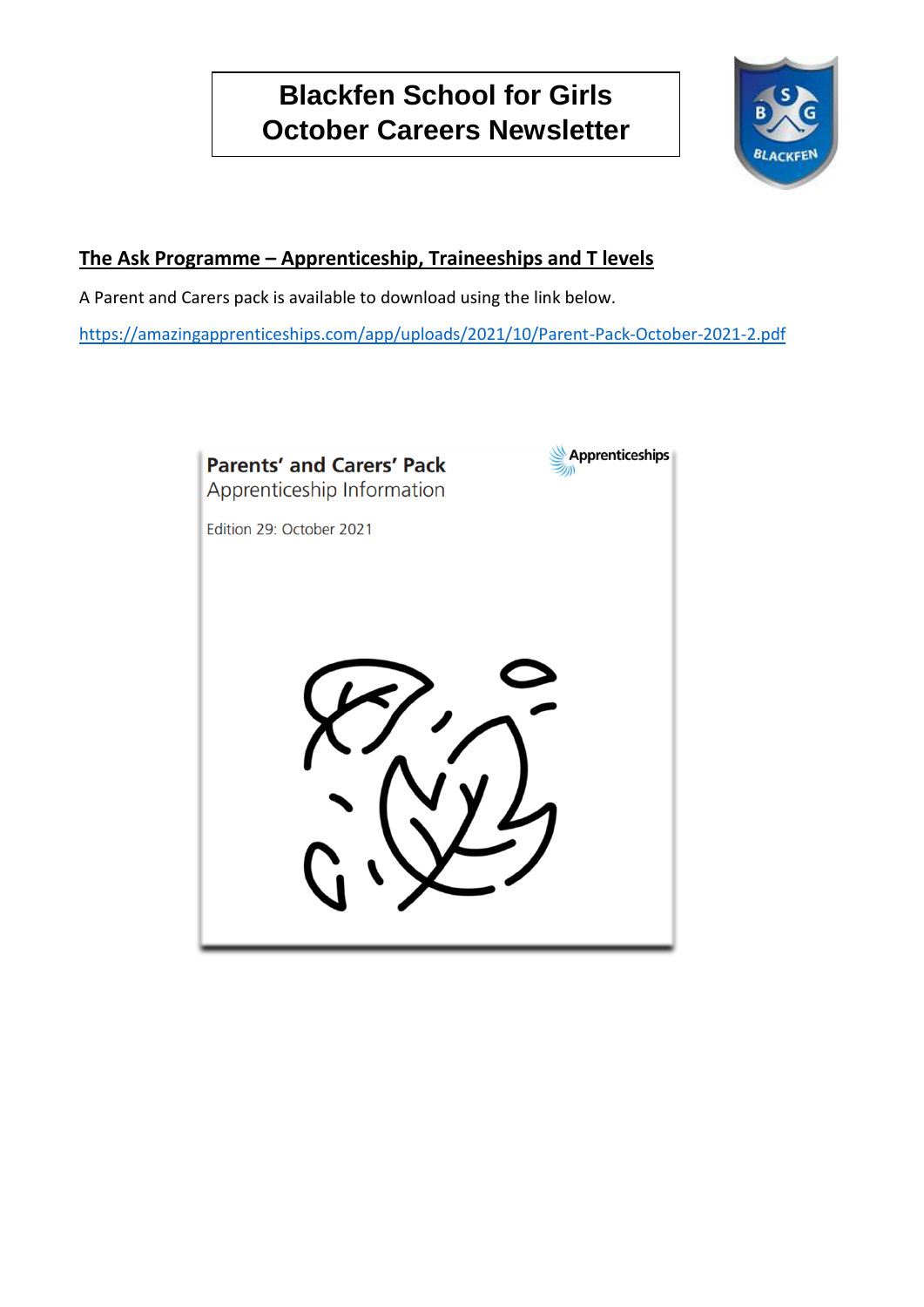

# Want to work on movies and video games? Join our free student webinar!

Are you 16-18 and at school or college in London? Interested in working in the creative industries? Then join Success at School's FREE student insight webinar on **Thursday 4th November at 4.30pm - 5.00pm**. Run in partnership with Escape Studios, you'll get the lowdown on Escape Studios' creative degree courses, and where they could take you.

Hear directly from an Escape Studios student recruiter on:

- Pathways available
- What to expect from each course
- Career paths available to you when you graduate
- Tips on how to apply
- PLUS a Q and A session, so you can get all of your burning questions answered

#### Who are Escape Studios?

Escape Studios has been at the forefront of creative education since 2002, supplying the industry with studio-ready talent and offering courses in visual effects, game art and computer animation. Previous Escape Studios grads have gone on to work on big movies including Avengers: Endgame, The Lion King and Star Wars: The Rise of Skywalker!

With just two weeks to go, make sure you don't miss out! Secure your place by signing up below:

**[Sign up now](https://successatschool.us3.list-manage.com/track/click?u=2c038531b25876a2c7c9cf8b1&id=a56c1072b9&e=3a91abdc96)**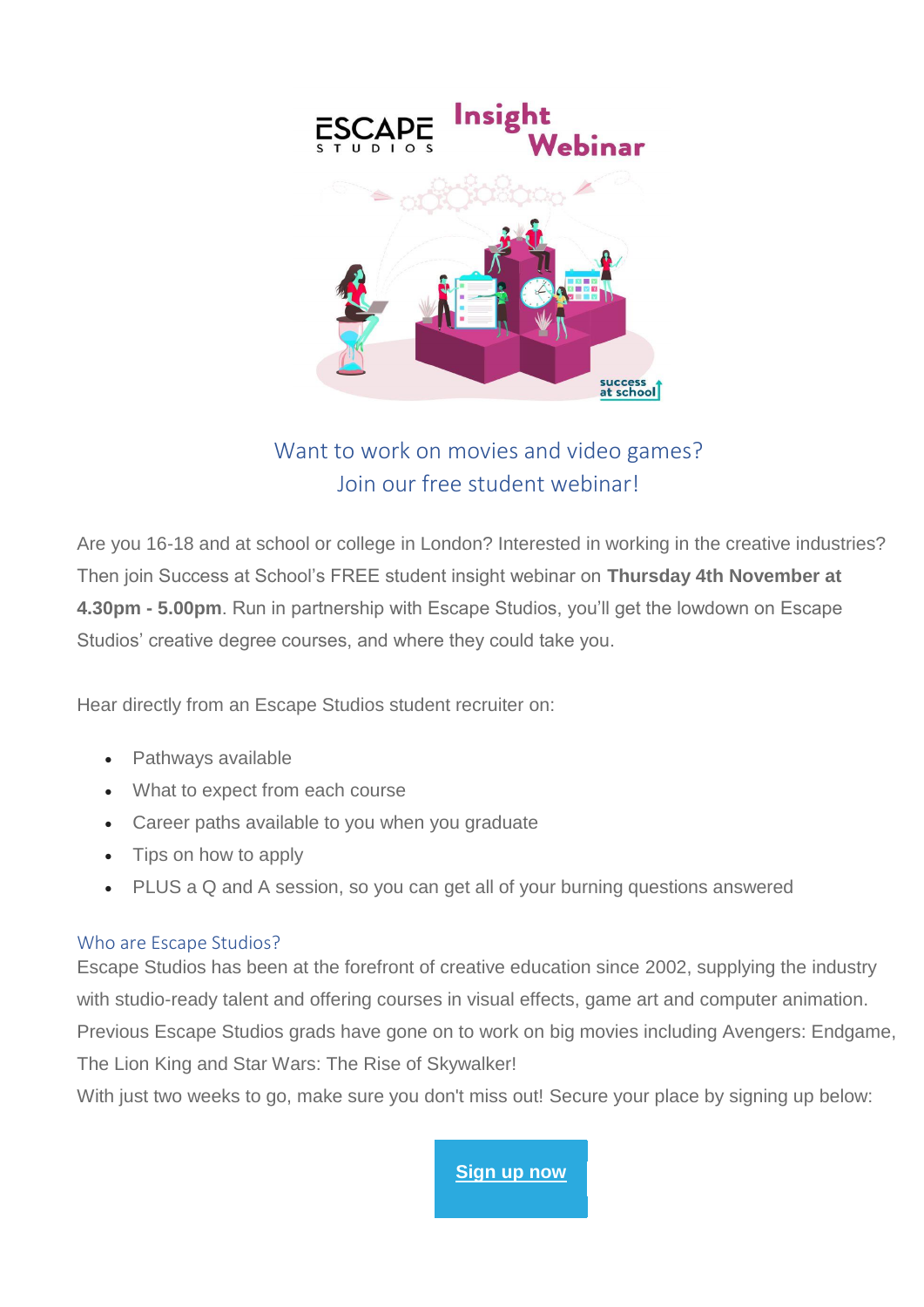

# Thinking about your next steps after school or college?

# Join our free student webinar!

Are you 16-18 and looking at your next steps? Want to gain new skills and earn money at the same time? Then join Success at School's FREE student insight webinar on **Thursday 11th November at 4.30pm - 5.00pm** in partnership with BT, where you'll get the lowdown on all things BT apprenticeships.

Hear directly from a BT recruiter and current apprentice on:

- Apprenticeships at BT and the different roles available
- What to expect from an apprenticeship
- Progression opportunities
- Tips on how to apply and make sure your application stands out from the crowd
- PLUS a Q and A session, so you can get all of your burning questions answered

Don't miss out! Book your place below!

**[Sign up now](https://successatschool.us3.list-manage.com/track/click?u=2c038531b25876a2c7c9cf8b1&id=2e9ba87628&e=3a91abdc96)**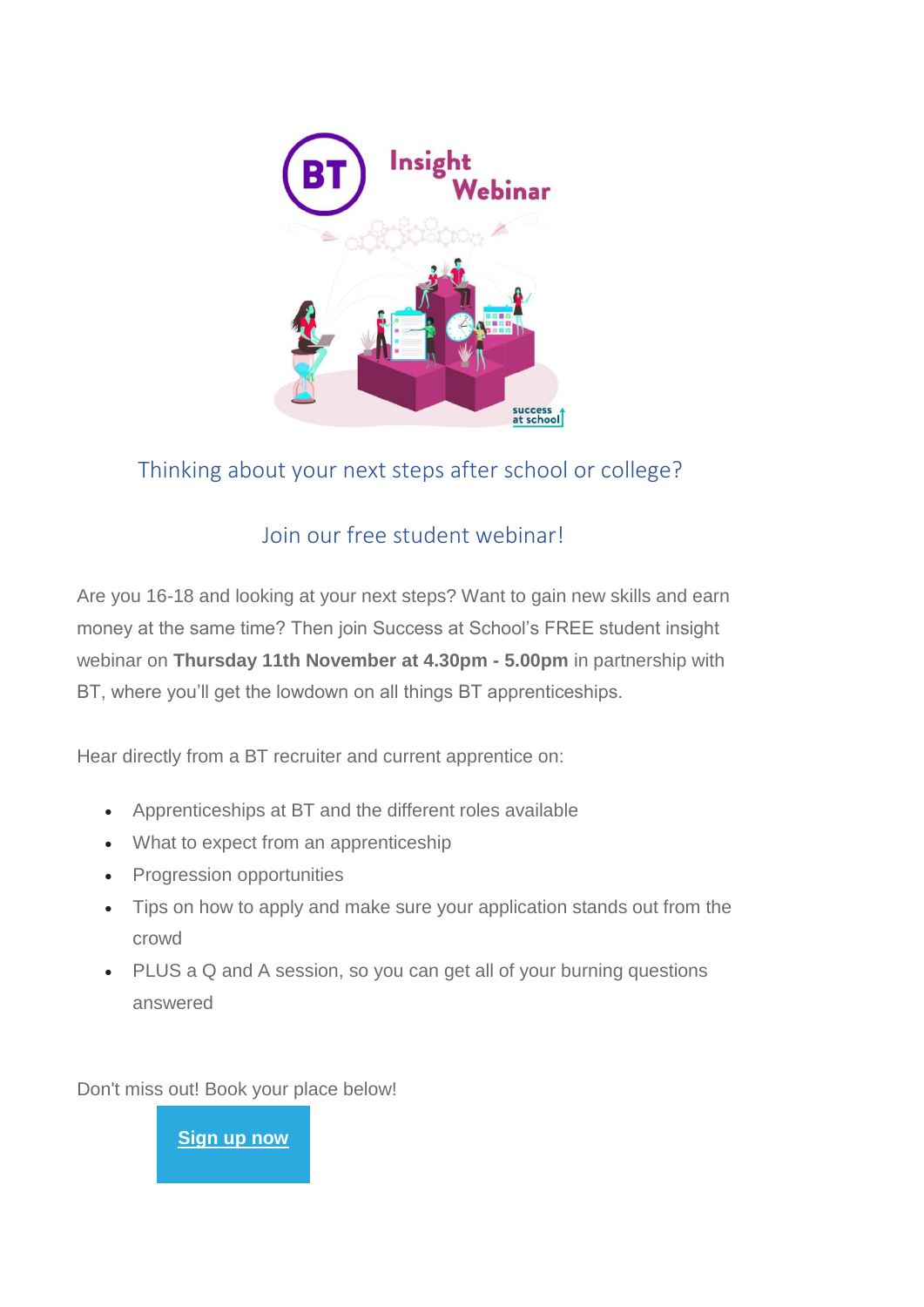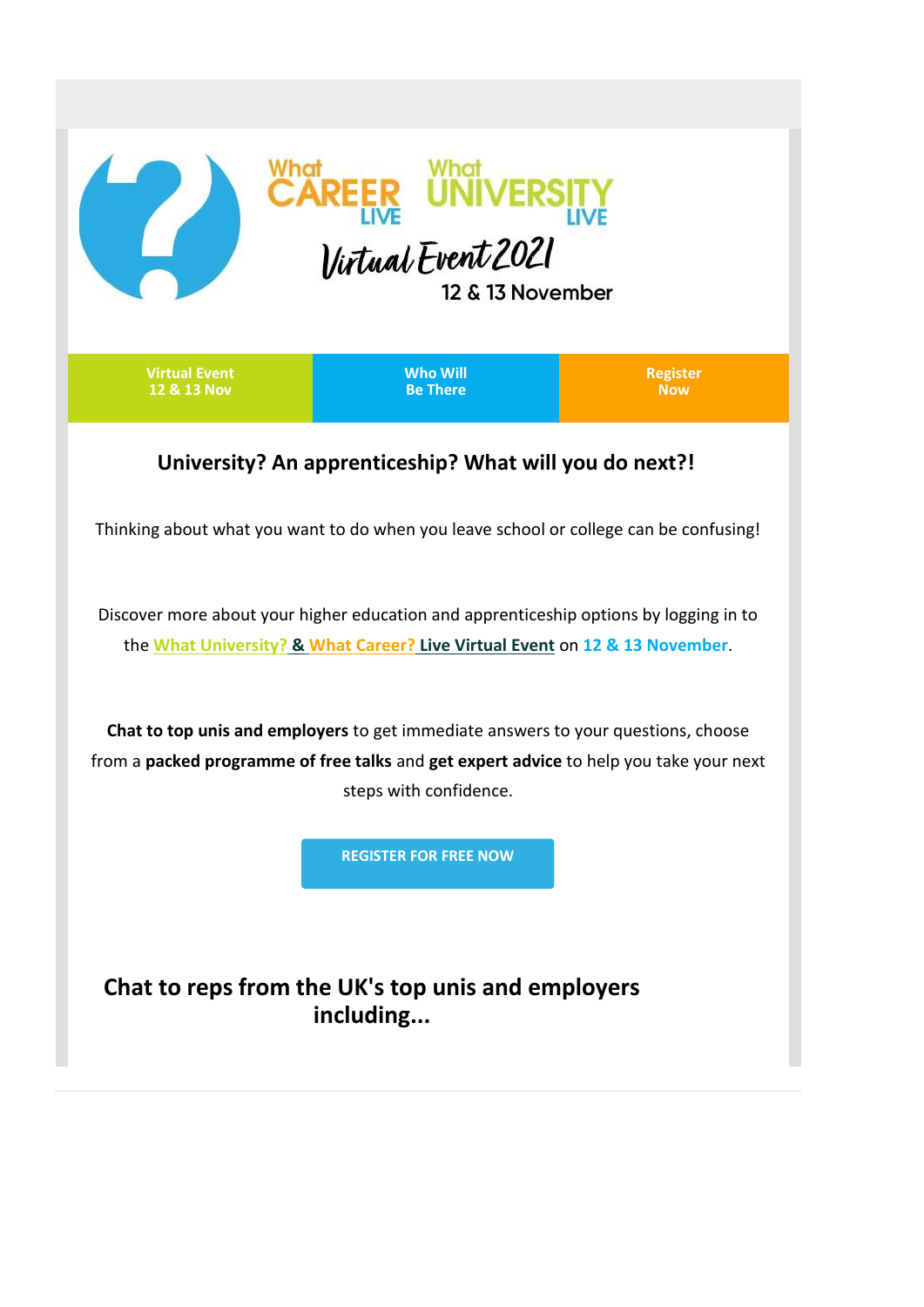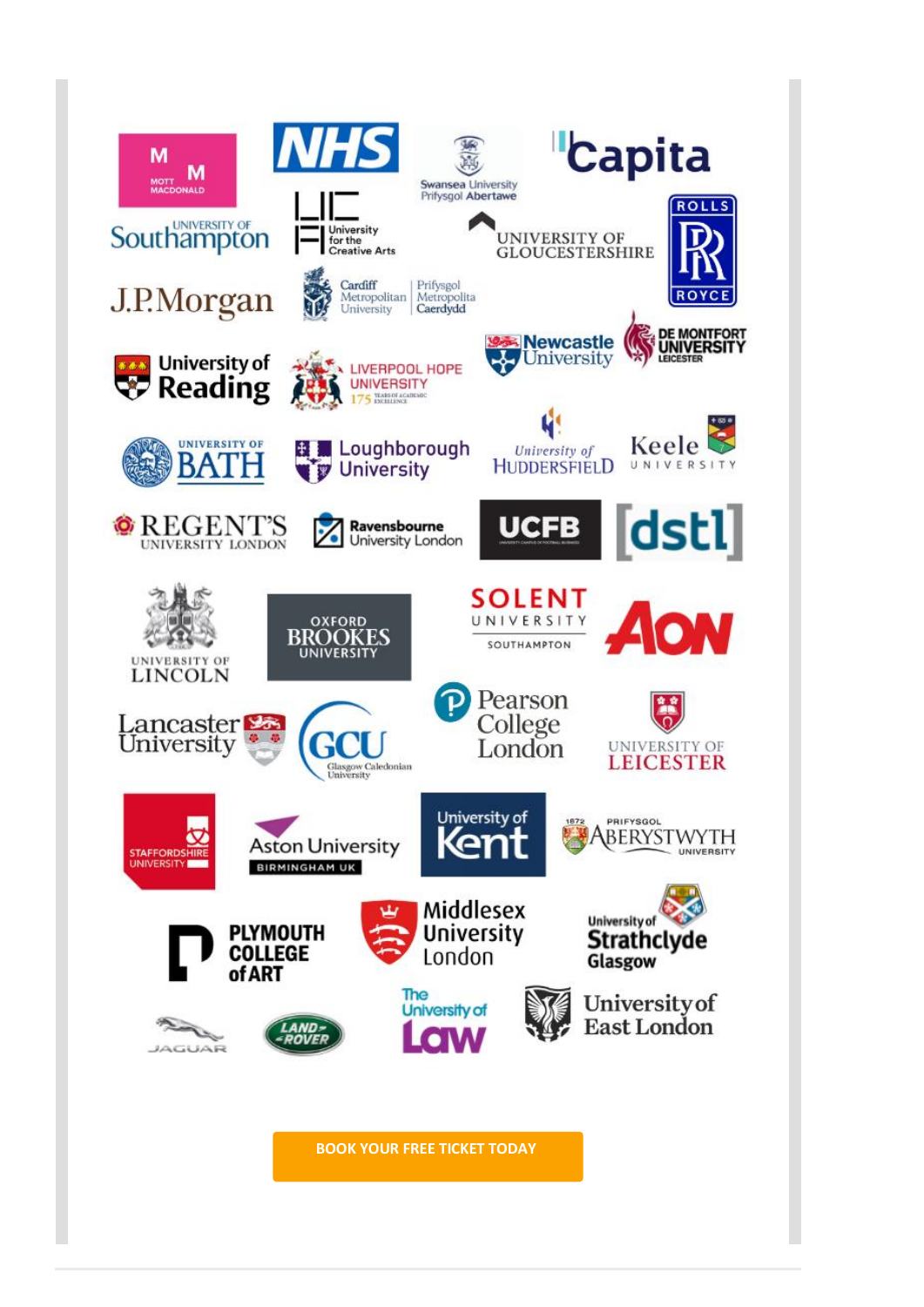

# Virtual apprenticeship events

#### **AUTUMN 2021**

Choose from various **virtual sessions**, which are all free to attend!



#### **Engineering Consultancy insight session**

3rd November 2021, 4.30pm

Atkins, a member of the SNC-Lavalin Group, is a leading global consultancy with over 80 years' design and engineering expertise. You'll get the opportunity to find out more about apprenticeship opportunities with one of the largest global engineering and project management consultancies, and how you can make a difference to people's lives all around the world.

#### **[REGISTER](https://allaboutschoolleavers.us1.list-manage.com/track/click?u=469349e1d4a8f5b2af98ca7f8&id=0b33dbd19d&e=7fe6bcd068)**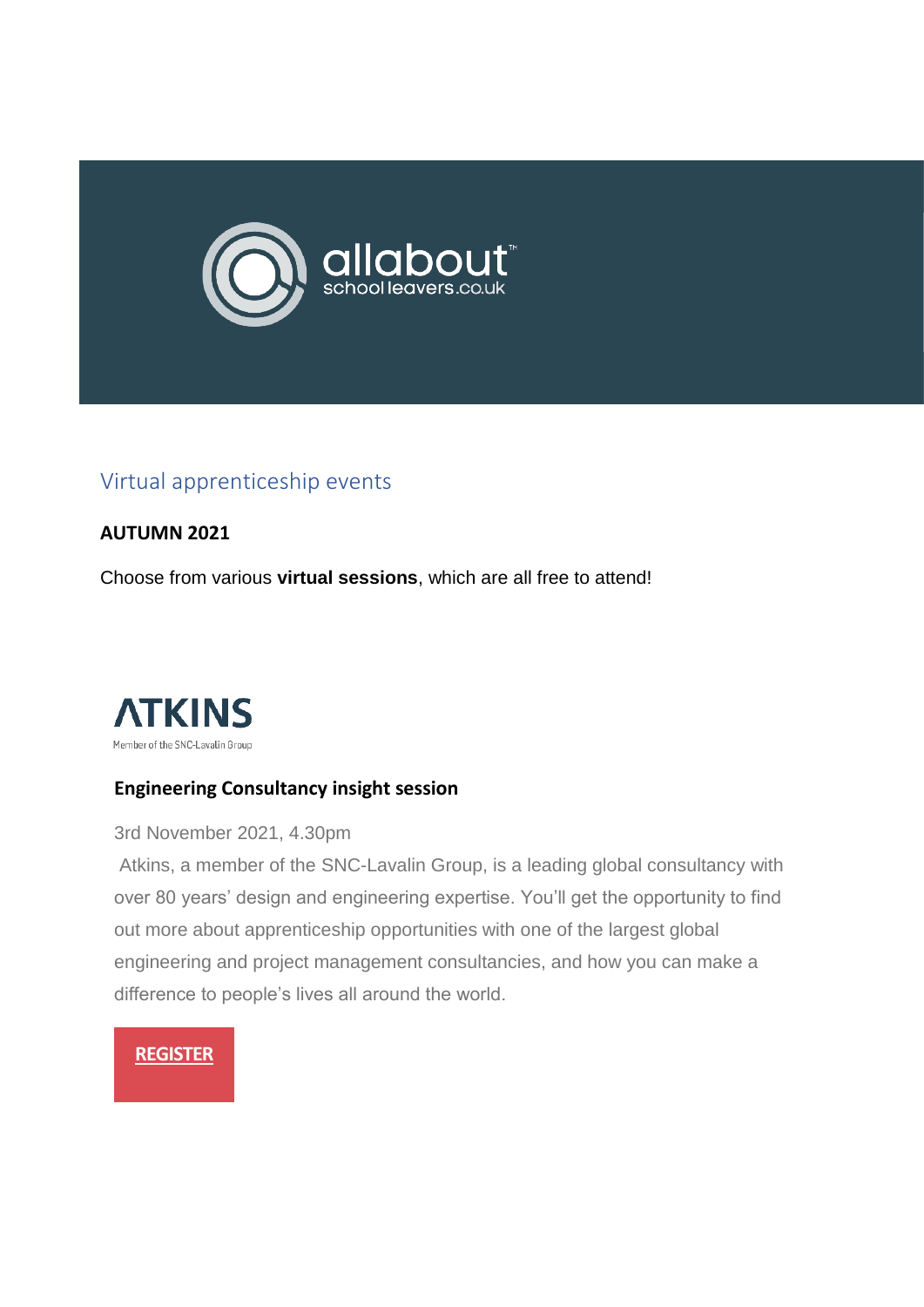

## **Accountancy insight session**

10th November 2021, 5.30pm

Our school leaver apprenticeship programme will help you take this first step with confidence.

With RSM you'll enjoy a fast-tracked business career that recognises your potential and rewards your ambition. Our two-year school leaver apprenticeship programme will give you all the skills and support you need to unlock a future that's packed with opportunities and new experiences.

# **[REGISTER](https://allaboutschoolleavers.us1.list-manage.com/track/click?u=469349e1d4a8f5b2af98ca7f8&id=50004bf76c&e=7fe6bcd068)**



## **What are Degree Apprenticeships?**

11th November 2021,4.30pm. Come and find out about degree apprenticeships at Rolls-Royce. We will have degree apprentices who can talk about their degrees and can answer questions.

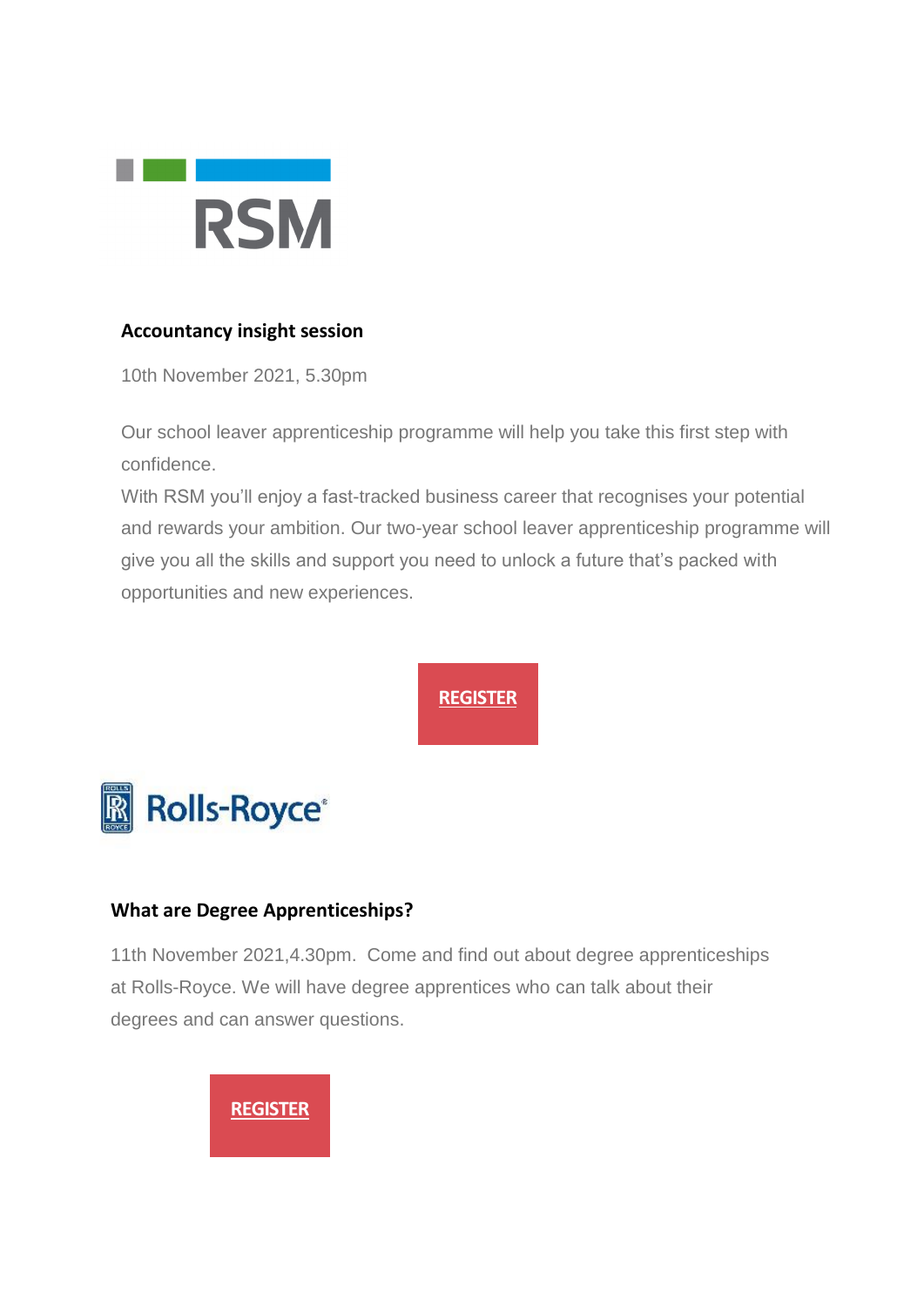

## **What are Procurement and Business apprenticeships?**

16th November 2021,4.30pm

We have new exciting opportunities at higher and degree apprenticeships within business and procurement. Come and talk to our apprentices about these offers.





## **What are NDT and Mat Labs Apprenticeships?**

1st December 2021, 4.30pm

A session exploring NDT and Mat Labs with apprentices, find out what they do and how you could become an apprentice.